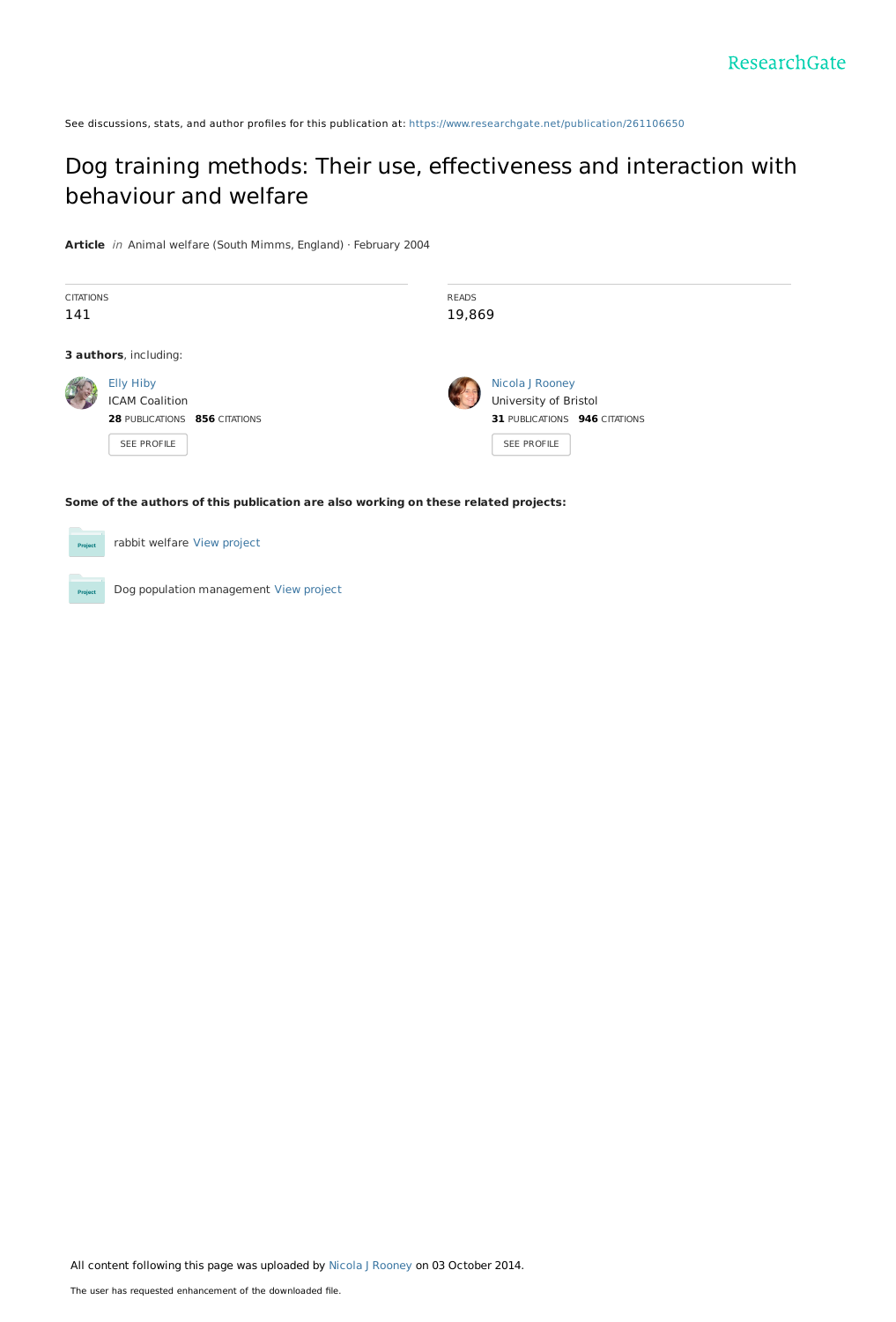<sup>©</sup> 2004 Universities Federation for Animal Welfare The Old School, Brewhouse Hill, Wheathampstead, Hertfordshire AL4 8AN, UK

63

# Dog training methods: their use, effectiveness and interaction with behaviour and welfare

EF Hiby\*, NJ Rooney and JWS Bradshaw

Anthrozoology Institute, Department of Clinical Veterinary Science, University of Bristol, Langford, Bristol BS40 5DT, UK \* Correspondence: elly.hiby@bristol.ac.uk

## **Abstract**

Historically, pet dogs were trained using mainly negative reinforcement or punishment, but positive reinforcement using rewards has recently become more popular. The methods used may have different impacts on the dogs' welfare. We distributed a questionnaire to 364 dog owners in order to examine the relative effectiveness of different training methods and their effects upon a pet dog's behaviour. When asked how they trained their dog on seven basic tasks, 66% reported using vocal punishment, 12% used physical punishment, 60% praise (social reward), 51% food rewards and 11% play. The owner's ratings for their dog's obedience during eight tasks correlated positively with the number of tasks which they trained using rewards ( $P < 0.01$ ), but not using punishment ( $P = 0.5$ ). When asked whether their dog exhibited any of 16 common problematic behaviours, the number of problems reported by the owners correlated with the number of tasks for which their dog was trained using punishment ( $P < 0.001$ ), but not using rewards  $(P = 0.17)$ . Exhibition of problematic behaviours may be indicative of compromised welfare, because such behaviours can be caused by — or result in — a state of anxiety and may lead to a dog being relinquished or abandoned. Because punishment was associated with an increased incidence of problematic behaviours, we conclude that it may represent a welfare concern without concurrent benefits in obedience. We suggest that positive training methods may be more useful to the pet-owning community.

Keywords: animal welfare, domestic dog, human-animal interaction, obedience, problematic behaviour, training methods

### **Introduction**

Domestic dogs (Canis familiaris) are kept in large numbers by humans worldwide, and their welfare is worth serious ethical and scientific consideration. The majority of previous research in this area has been in laboratories and re-homing centres (eg Hubrecht 1993, 1995; Hennessey et al 1998; Wells & Hepper 2000), but most domestic dogs are kept as pets within homes. The manner in which these dogs are trained may be of particular importance to their welfare. Most pet dogs receive at least rudimentary training. For instance, dogs are trained to eliminate in an appropriate place, to walk to heel, and to obey a range of commands including sitting and lying down. The methods by which these tasks are trained vary greatly.

Traditional training techniques have used mainly aversive stimuli, either in the form of positive punishment (application of an aversive stimulus in response to an undesirable behaviour) or negative reinforcement (removal of an aversive stimulus leading to an increase in the performance of a desirable behaviour) (Lieberman 1999). The use of aversive stimuli in training may have negative welfare implications: it is thought to cause suffering (Beerda et al 1997), possibly poses health risks (through increased levels of physiological stress), and has been found to be related to aggression towards other dogs (Roll & Unshelm 1997).

In contrast, other training methods utilise positive reinforcement through the presentation of rewards in response to desired behaviours. These methods have been adopted as part of the training regime of many working dog organisations, including the Guide Dogs for the Blind Association (Johnston 1995) and agencies training dogs to detect illegal substances (Adams & Johnson 1994).

In this paper we survey the training methods used by the general pet owning community in the UK. We also examine the relative effectiveness of these methods for training a variety of specific tasks. This is important because positive training methods are likely to be adopted only if they are at least as successful as their negative counterparts. We hypothesise that specific training methods will be associated with the performance of behaviours deemed problematic by owners (Overall 1997). The manifestation of 'problematic behaviours' may be important for dog welfare for several reasons: first, they are often caused by, or result in, states of anxiety; and second, problematic behaviours have been implicated in the weakening of the pet-owner relationship (Mugford 1981), which may result either in the relinquishment of dogs (Serpell 1996) or in euthanasia.

Previous studies of the relationship between training methods and problematic behaviours have yielded apparently conflicting results. Podberscek and Serpell (1997) and Voith et al (1992) found no relationship between obedience training and problematic behaviours, while Clark and Boyer (1993) and Jagoe and Serpell (1996) found a decrease in these behaviours following obedience training. This discrepancy

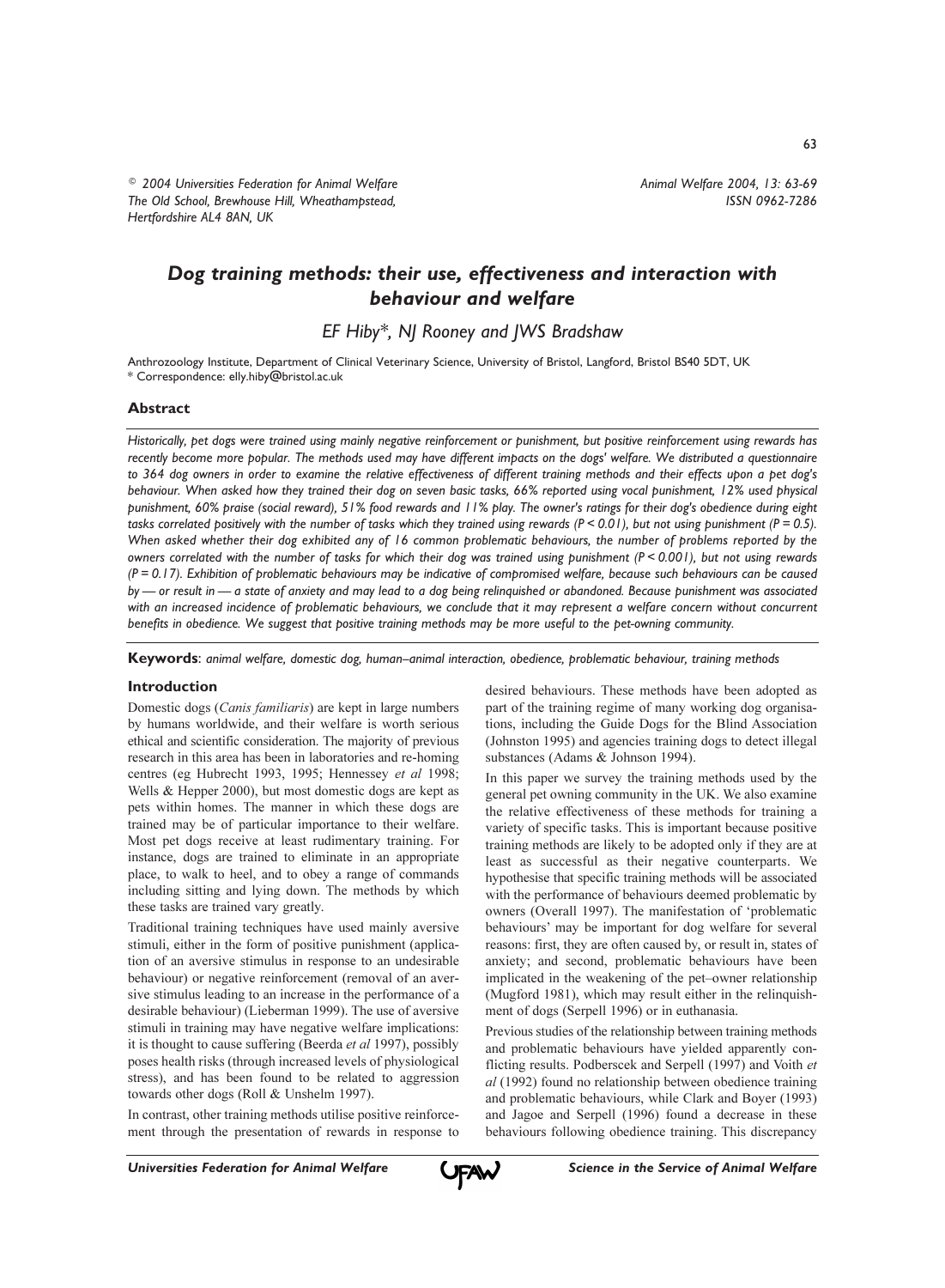may be because these studies compared formal (under the supervision of a dog trainer) versus informal training and took no account of the specific methods used (eg punishment and reward). The aim of the current study is to document the use of training methods by the pet-owning community and investigate how these methods interact with both obedience and problematic behaviours.

### **Methods**

### Participants and distribution

Three main sites were used in Hampshire: Southampton Common (50°55'36'N, 1°24'39'W), Southampton Sports Centre (50°56'28'N, 1°25'14'W), and Deer's Leap  $(50°52'53'N, 1°30'45'W)$ . Four main sites were used in Cambridgeshire: Gog Magog Down (52°9'22"N, 0°10'25'E), Cherry Hinton Estate Park (52°11'13'N, 0°9'59'E), Midsummer Common (52°12'36'N, 0°7'46'E), and Jesus Green (52°12'43'N, 0°7'25'E). These sites were chosen for their high concentration of dog walkers and because they represented a cross-section of the types of areas open for dog walking, ie both rural and urban. All sites were visited at various times of the day during daylight hours, on both weekends and weekdays. All dog walkers were approached by the experimenter and asked if they would mind participating in a questionnaire survey about their dog. If amenable, they were given a questionnaire with a stamped addressed envelope.

In addition, 60 questionnaires were distributed to local veterinary surgeries and pet stores in each of the two counties (Hampshire and Cambridgeshire) for voluntary pick-up. This ensured that not only people who walked their dogs received the questionnaire.

To avoid reports of puppy behaviour, only people who owned a dog over one year of age were recruited. If respondents owned more than one dog, they were asked to answer with regard to the youngest dog (over one year), as it was assumed that the training techniques used for the younger dog would be remembered better.

### Design

The questionnaire contained 26 questions, 13 simple/multiplechoice and 13 open-ended, covering the following topics.

### Demographics

Respondents were asked their gender and age and that of their dog. They also gave information on the breed, sexual status (entire or neutered), source and age at acquisition of the dog, and how many dogs they owned both presently and in the past.

### Training methods

Respondents were asked open-ended questions about the training methods that they had used to train seven common tasks. They were first asked about three specific training situations: how they toilet trained their dog, how they reacted to their dog chewing household objects, and how they reacted if their dog stole food or other objects. They were

then asked which methods they had used to train their dog to perform four tasks: to come when called, to sit on command, to leave or give up an object on command, and to walk to heel.

### **Obedience**

Owners were asked to rate their dog's obedience on a scale of  $1-5$  (5 being the most obedient) for each of the seven tasks. They were also asked to give an eighth obedience score (1-5) for 'overall obedience'. All eight obedience scores were summed to give a 'summed obedience score'.

### Problematic behaviours

Respondents were presented with a list of 16 common problematic behaviours (Barlow 2003) and asked to indicate whether their dog had shown each of them in the past, currently or never. These 16 problems were reduced to 13 during analysis (Table 1).

### Statistical analysis

All statistical analyses were carried out using SPSS 11 for Windows (SPSS Inc, 1989-2001).

### Demographics

The data from Hampshire and Cambridgeshire were compared using the  $\gamma^2$  test for categorical data and the Mann-Whitney  $U$  test (Siegel & Castellan 1988) for ordinal data.

### Training methods and obedience

Questionnaires with incomplete training sections, or in which the respondents stated that they had not trained the dog themselves, were excluded from analysis. We analysed the success of each commonly used method for training the seven tasks. For each task in turn, we examined each training method mentioned by at least 10% of respondents. We used Mann-Whitney U tests to compare the obedience scores given by those respondents who had used that training method with the obedience scores given by those respondents who had not used it.

Each reported training method was then categorised as reward-based, punishment-based, or miscellaneous (ie not obviously rewarding nor punishing) (see Table 2). The authors and also two clinical animal behaviourists agreed the categorisation. For each respondent, we then added up the total number of times that they had reported use of each method type (reward, punishment and miscellaneous) to generate three new variables: reward frequency, punishment frequency, and miscellaneous method frequency. These variables were tested for correlation with the summed obedience scores using Spearman's Rank correlation tests (Siegel & Castellan 1988).

Finally, we categorised the respondents according to their general training strategy. Each respondent was categorised as using reward only, punishment only, a combination of reward and punishment, or miscellaneous methods only. The summed obedience scores for the four groups were compared using the Kruskal-Wallis test (Siegel & Castellan 1988).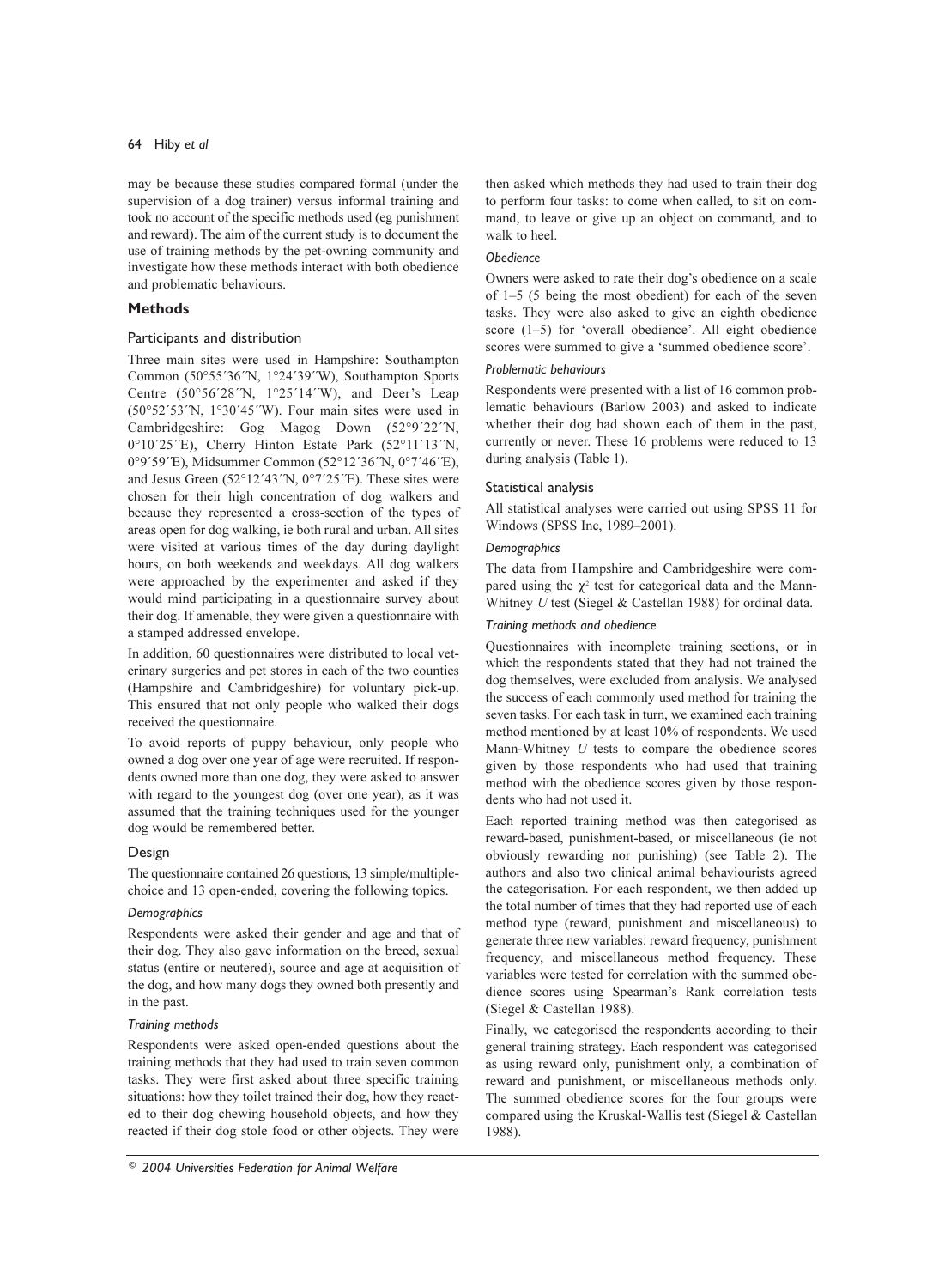| <b>Problematic behaviour</b>   | <b>Never displayed</b> | Displayed in the past | <b>Currently being displayed</b> |
|--------------------------------|------------------------|-----------------------|----------------------------------|
| Barking at people              | 15.8                   | 8.2                   | 75.7                             |
| Aggression towards people      | 50.2                   | 16.8                  | 33.0                             |
| Barking at dogs                | 34.4                   | 12.9                  | 52.7                             |
| Nipping at dogs                | 74.8                   | 7.7                   | 13.8                             |
| Growling at dogs               | 40.1                   | 17.5                  | 42.4                             |
| Fear in a few situations       | 22.0                   | 17.8                  | 60.2                             |
| Fear in many situations        | 46.6                   | 19.8                  | 33.6                             |
| Excitement in a few situations | 9.6                    | 8.3                   | 82.1                             |
| Excitement in many situations  | 37.1                   | 15.1                  | 47.8                             |
| Separation-related behaviours  | 46.3                   | 38.0                  | 15.6                             |
| Inappropriate mounting         | 71.3                   | 14.7                  | 4.                               |
| Repetitive behaviours          | 80.1                   | 10.1                  | 9.8                              |
| Eating non-foodstuffs          | 57.6                   | 25.9                  | 16.5                             |

Table | Incidence of the 13 categories of problematic behaviours, displayed as a percentage of the total respondent population.

### Problematic behaviours

All problematic behaviours reported by less than 10% of the population were combined with other problem categories. Nipping and growling at people were combined into the category 'aggression towards people'. Destruction, noise and elimination (urinate or defecate) when left alone were combined into the category 'separation-related behaviours'. This resulted in 13 problematic behaviour categories  $(Table 1).$ 

We tested the relationship between the frequency of reward, punishment and miscellaneous methods and the number of current problematic behaviours using Spearman's rank correlation tests. We initially used the number of current problematic behaviours, as those performed in the past might have been influenced by a previous owner's treatment or reflect normal puppy behaviour, and might not be related to the current owner's training regime. Previous problems were only included, to increase sample sizes, when exploring specific relationships between individual problems and training methods.

Respondents using each of the four training strategies (reward only, punishment only, a combination of reward and punishment, and miscellaneous methods only) were compared for the total incidence of the 13 problems among their dogs using Kruskal-Wallis tests. Next,  $\chi^2$  tests were used to compare the number of dogs undergoing each training strategy with their performance of individual problematic behaviours (currently, in the past, or never). Where nonsignificant results were found, the dogs in those training strategy groups were combined and the  $\chi^2$  test re-run. This process was continued until only those training strategies that showed a significantly different incidence of the problematic behaviour remained.

### **Results**

### Returned questionnaires

600 questionnaires were distributed (300 in each of the two counties) and 364 were returned (return rate 61%). Of these, 38 were either incomplete or were answered for a dog under one year old. Of the remaining 326, exactly 50% came from each county.

### Demographics

Of the respondents, 69.6% were female, 26.1% were male, and 4.3% of questionnaires were answered by a mixed-sex couple. Overall 4.6% of respondents were under 25 years old, 26.1% were between 25 and 40, 46.9% were between 41 and 60 and 22.2% were over 60 years old.

The dogs ranged from 1 to 15 years with a mean age of 61 months  $(\pm 40 \text{ months})$ ; 22.4% were entire males, 32.5% were neutered males, 7.7% were entire females and 37.4% were neutered females. The mean number of dogs owned by the respondents at the time of receiving the questionnaire was 1.4 ( $\pm$  0.8), and the mean number of dogs owned in the past was  $2.3 \ (\pm 3.7)$ .

Breeds were split into Kennel Club categories (see 'Discover Dogs' at www.the-kennel-club.org.uk), with an extra category containing all cross-breeds including lurchers. In total, 1.8% of dogs were hounds, 4.3% were working breeds, 17.5% were terriers, 31.9% were gun dogs, 14.7% were pastoral, 2.8% were utility, 5.8% were toy breeds and 21.1% were cross-breeds. The most popular breed was the Labrador Retriever (10.4%).

When the data from Hampshire and Cambridgeshire were compared, two significant differences were found: a greater proportion of Cambridgeshire respondents were women versus 66.3%;  $\chi^2 = 21.9$ ,  $P < 0.01$ );  $(73%$ and Cambridgeshire respondents had owned a greater number of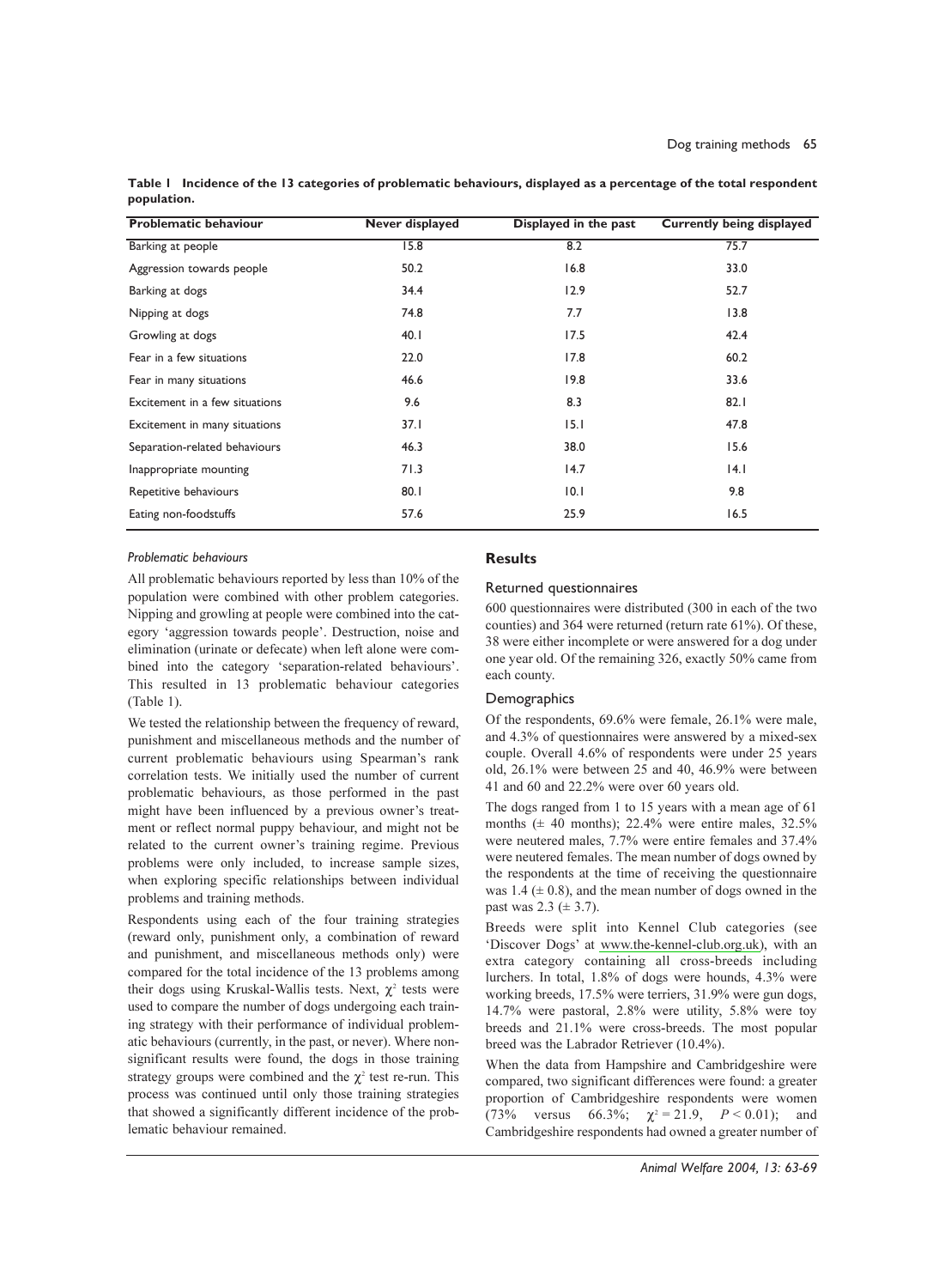| <b>Training method category</b> | <b>Training technique</b>                                                               |  |  |
|---------------------------------|-----------------------------------------------------------------------------------------|--|--|
| Punishment-based                | Physical punishment (eg smacking, tapping nose)                                         |  |  |
|                                 | Vocal punishment (eg shouting, using stern voice)                                       |  |  |
|                                 | Sending the dog to bed/outside                                                          |  |  |
|                                 | Tugging back at lead in heel training                                                   |  |  |
| Reward-based                    | Play reward                                                                             |  |  |
|                                 | Food reward                                                                             |  |  |
|                                 | Praise reward                                                                           |  |  |
|                                 | Reward, type unspecified                                                                |  |  |
| Miscellaneous                   | Newspaper on floor to encourage elimination in a particular area during toilet training |  |  |
|                                 | Providing an alternative object to chew                                                 |  |  |
|                                 | Ignoring the behaviour (chewing or stealing behaviour)                                  |  |  |
|                                 | Placing the dog into sit using pressure on hindquarters                                 |  |  |
|                                 |                                                                                         |  |  |

#### Table 2 Categorisation of the 12 training techniques into the three training method types.

dogs previously (median 2 versus 1;  $U = 11676.5$ ,  $P = 0.05$ ). Since no further differences were found, we considered the two populations to be sufficiently similar to combine them for further analysis.

### Training methods

Twelve training techniques were described (by  $>10\%$  of the respondents) in response to the seven training tasks. When methods were categorised into the three types (Table 2), the type of training method was seen to vary depending on the task being trained. Punishment was commonly reported when training dogs not to chew household objects or steal; rewards were more common when training dogs to sit or come to call (Table 3).

Overall 20.2% of respondents used reward-based methods only, 9.8% used punishment-based methods only, 60.4% used a combination of reward and punishment, and 9.6% used miscellaneous methods only or mentioned no methods at all.

### **Obedience**

The median summed obedience score was 33 (first quartile = 29, third quartile = 36). The scores ranged from 19 to the maximum possible score of 40.

### Obedience and overall use of training methods

The reward frequency correlated positively with the summed obedience score (Rho = 0.26,  $P < 0.01$ ). No significant correlation was found between obedience and the frequency of either punishment or miscellaneous methods.

The summed obedience scores for the four categories of respondents (those that used reward only, punishment only, a combination of reward and punishment, or miscellaneous methods only) differed significantly (Kruskal-Wallis;  $\chi^2$  = 8.152, P < 0.05). Highest obedience scores were given by respondents using reward-based methods only; this was followed by those using a combination of reward and

punishment, and then those using punishment only. Respondents using miscellaneous methods only reported the lowest obedience scores.

### Obedience and training for each task

When the obedience scores for each individual task were compared between respondents who had and who had not used each of the common methods, three significant results were found:

(1) Obedience to leave or give up an object was significantly greater for those dogs that had been trained using play as a reward, in comparison with those dogs that had not been trained using this method ( $U = 1977.5$ ,  $P < 0.01$ ).

(2) Obedience to walk to heel was significantly greater for those dogs that had been trained using praise as a reward, in comparison with those dogs that had not been trained using this method ( $U = 1612$ ,  $P < 0.05$ ).

(3) Obedience for not chewing household objects was greater in those dogs that had received an alternative object to chew in response to their chewing behaviour, in comparison with those dogs that had not received an alternative  $(U = 3181.5, P \le 0.05)$ .

No significant associations were found between the obedience scores for any of the other tasks and any specific training technique.

### Problematic behaviours

Of the respondents, 97.2% mentioned at least one of the 13 problematic behaviours. The most prevalent problems were showing excitement in a few situations, barking at people, and showing fear in a few situations (Table 1).

### Problematic behaviours and use of training methods

The punishment frequency correlated positively with the number of current problematic behaviours (Rho =  $0.17$ ,  $P < 0.01$ ). In contrast, no significant correlations were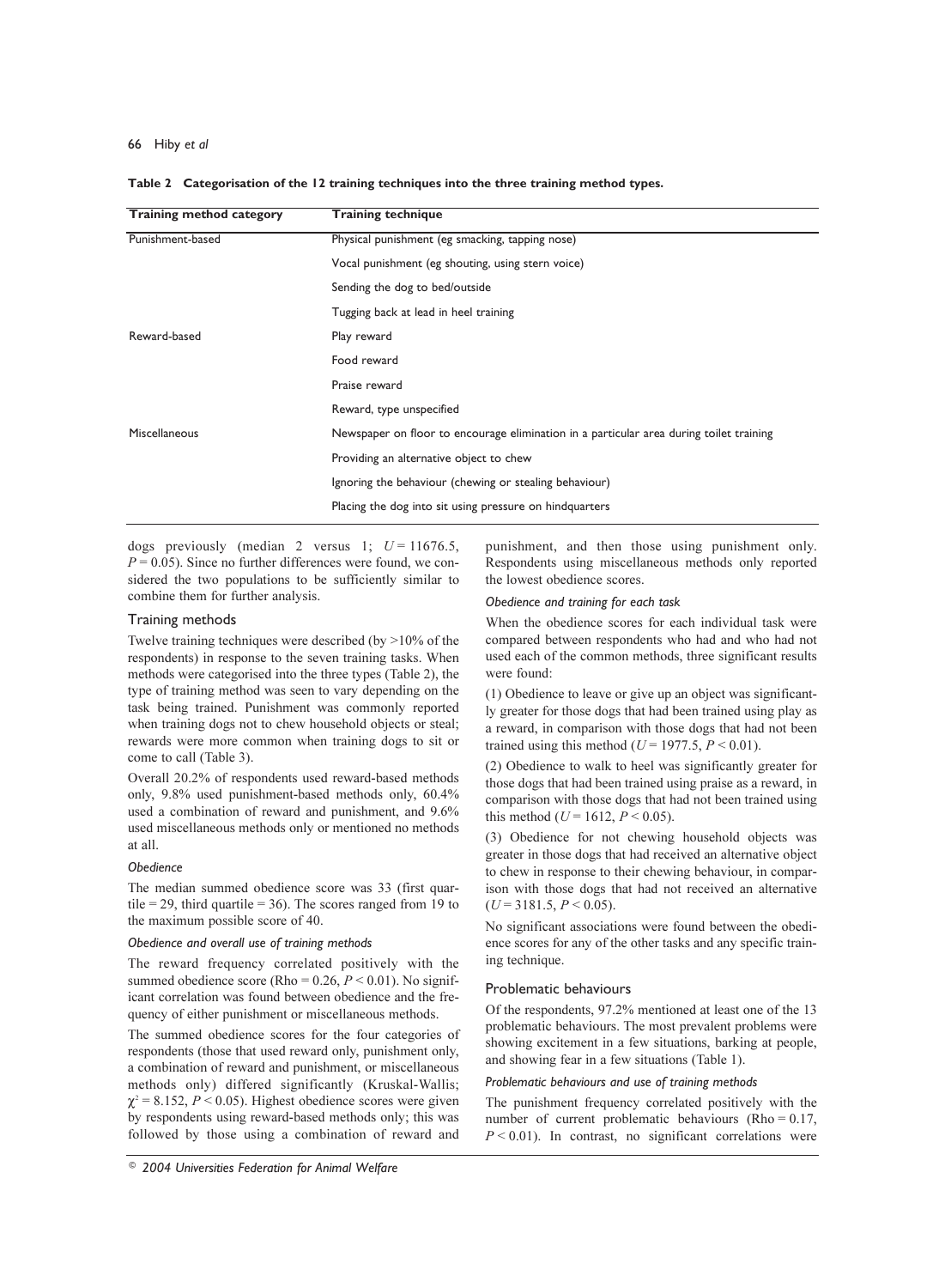| <b>Training situation</b> | <b>Training method categories</b> |        |                      |  |
|---------------------------|-----------------------------------|--------|----------------------|--|
|                           | <b>Punishment</b>                 | Reward | <b>Miscellaneous</b> |  |
| Toilet training           | 11.6                              | 39.1   | 44.9                 |  |
| Chewing household objects | 78.5                              | 4.3    | 39.8                 |  |
| Stealing food/objects     | 83.6                              | 7.3    | 10.3                 |  |
| Sit on command            | 0.4                               | 75.2   | 39.1                 |  |
| Come to call              | $\overline{1.9}$                  | 77.8   | 0                    |  |
| Leave/give-up object      | 29.8                              | 63.3   | 0                    |  |
| Heel training             | 26.2                              | 45.2   | 0                    |  |

Table 3 Percentage of respondents using each training method type for each of the seven tasks.

found between the frequency of either reward or miscellaneous methods and the incidence of problematic behaviours.

The number of current problematic behaviours reported by the four categories of respondents (those that used reward only, punishment only, a combination of reward and punishment, or miscellaneous methods only) differed significantly (Kruskal-Wallis;  $\chi^2$  = 8.993, *P* < 0.05). The greatest number of current problematic behaviours was reported by respondents using punishment only, or a combination of both punishment and reward (both medians  $= 5$ ); the lowest number was reported by respondents using reward only or miscellaneous methods only (both medians  $=$  4).

When the respondents using the four different training strategies were compared for the occurrence of each of the 13 problematic behaviours, three significant associations were found:

(1) Owners reporting reward-based methods only had the lowest percentage of dogs showing current over-excitement  $(\gamma^2 = 11.6, P \le 0.01).$ 

(2) Owners using punishment, either alone or in combination with reward, had the highest percentage of dogs exhibiting separation-related problems either currently or in the past ( $\chi^2$  = 29.2, *P* < 0.001).

(3) Owners who reported using only miscellaneous methods, or no methods at all, reported the lowest percentage of dogs eating non-foodstuffs either currently or in the past  $(\chi^2 = 6.8, P < 0.01).$ 

### **Discussion**

This survey has shown that reward-based training is used extensively within the dog-owning community, with over three-quarters of respondents reporting using some form of reward. However, it is unusual for owners to base all of their training on rewards, and the vast majority use a training regime that combines reward and punishment. Thus, punishment (verbal or physical) continues to feature prominently in the training of pet dogs.

Although there is an increasing concern that certain forms of punishment can cause suffering (Beerda et al 1997), there remains a general belief that, for many canine tasks, punishment is the most effective training technique (Christiansen et al 2001: Marschark & Baenninger 2002). For example, many owners used punishment-based training to teach dogs not to chew or steal objects. However, this survey suggests that for everyday training, punishment is not the most effective method. Furthermore, for certain tasks, reward-based methods are significantly more successful.

When we compared dogs' obedience at seven basic tasks, for four of these tasks (toilet training, stopping stealing objects, coming to call and sitting on command) we discovered no significant difference between dogs trained using one specific method in comparison with another. However, for three tasks (leaving or giving up an object on command, walking to heel and avoiding chewing household objects), the use of specific methods was associated with significantly higher obedience scores. Although the most effective technique varied according to the specific training task, for none of the tasks was a punishment-based method most effective. Even for chewing and stealing objects, where punishment is very commonly used, those owners who used it did not report greater obedience. Thus, examination of the individual tasks provides no support for the value of punishment.

Further evidence supporting the use of reward-based methods was found when examining 'overall obedience' scores. These scores correlated significantly with the number of times the owners reported using reward-based training methods, but were unrelated to their reports of either punishment-based or miscellaneous methods. Furthermore, dogs trained exclusively using reward-based methods were reported to be significantly more obedient than those trained using either punishment or a combination of reward and punishment.

These results suggest that there is a link between the use of reward-based methods and obedience in pet dogs. However, this is a correlation and although the frequent use of rewards may lead to increased obedience, it is also possible that when dogs show an initial high level of obedience, their owner is more inclined to use reward-based training methods. However, regardless of which is cause and which is effect, it is clear that use by the general dog-owning community of punishment-based methods, as compared to rewardbased methods, does not result in a more obedient dog.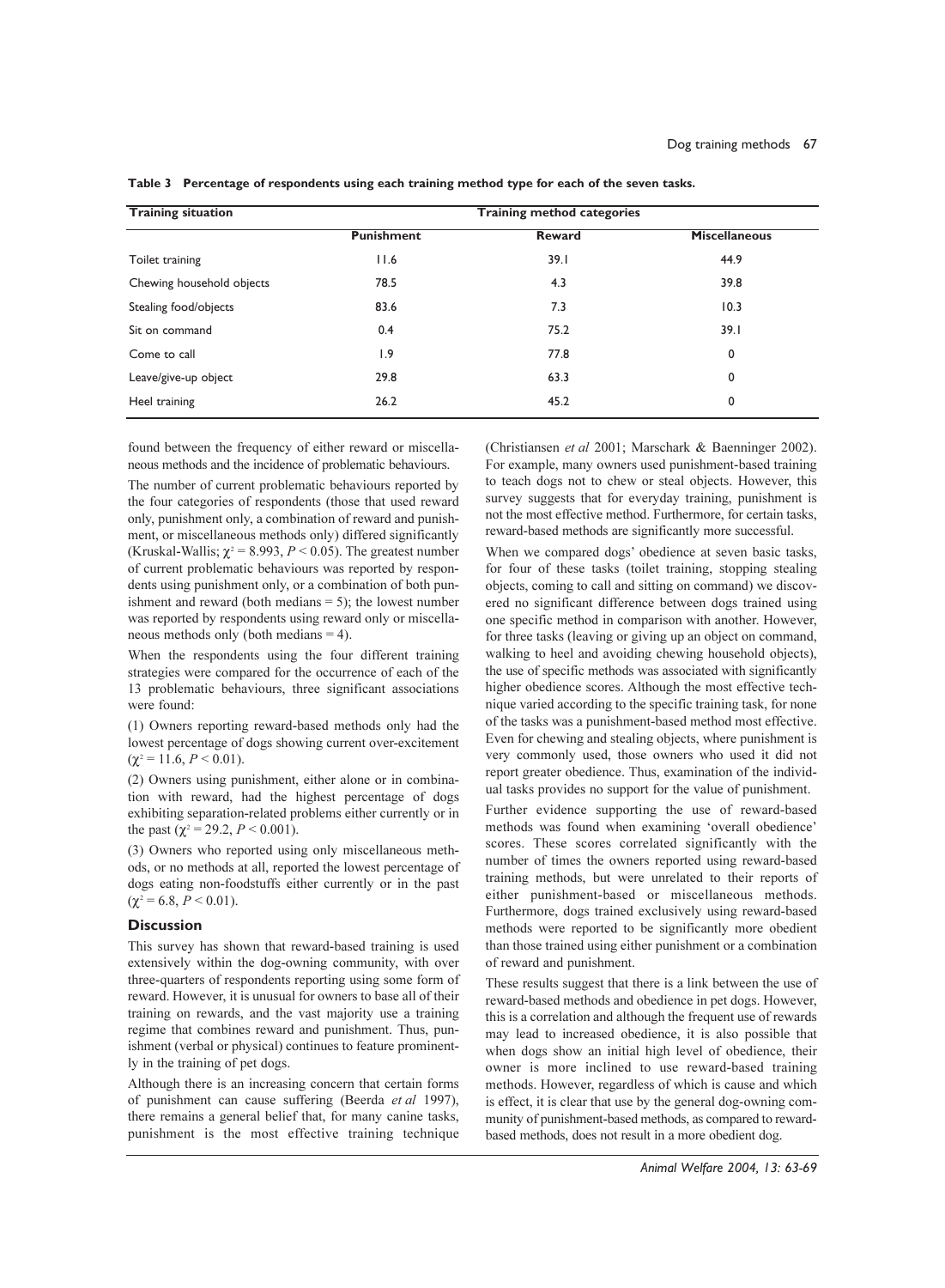Obedience is an important attribute of a dog-owner relationship. In previous studies, Clark and Boyer (1993) found that obedience training, with its concurrent increase in task obedience, was related to an improvement in the 'human-canine relationship'. Also, Serpell (1996) found that owners were less attached to their newly adopted dog if there was a large discrepancy between their ratings of the 'ideal' and the actual dog, and one of the main discrepancies was lack of obedience. Because satisfied owners are less likely to relinquish or abandon their dogs (Arkow & Dow 1984), training methods that produce an obedient dog may exert a secondary welfare benefit.

Problematic behaviours are common within the general dog population (Voith et al 1992; Clark & Boyer 1993; O'Farrell 1997). In this survey, 97.2% of owners reported their dogs showing behaviours which they themselves did not necessarily regard as a problem, but others might. Our data suggest that the use of specific training methods may be linked to enhanced exhibition of problematic behaviours. The number of times owners reported using punishment-based methods correlated positively with the number of potentially problematic behaviours they reported. Furthermore, those owners who trained their dogs using a regime based entirely on punishment, or a combination of punishment and reward, reported significantly more problems than those using only reward-based or miscellaneous methods. It may be that punishment increased the number of problematic behaviours displayed, perhaps by creating a state of anxiety or conflict in the dog that is later expressed as a problematic behaviour. However, it is also possible that owners of dogs that already exhibit many problematic behaviours are more likely to incorporate punishment into their training regime. Either way, at the time of completion of the questionnaire, increased punishment correlated with increased problematic behaviours, which suggests that punishment had not effectively eliminated these behaviours.

Previous research has found a link between punishmentbased Schutzhund training and dog-dog aggression (Roll & Unshelm 1997). We did not detect this, but we did find a link between the use of punishment and increased incidence of separation-related behaviour. Separation-related problems are known to have many causes, including anxiety and conflict (eg Askew 1996), which may be exacerbated by the use of punishment.

In addition, we saw a reduced incidence of over-excitement in dogs trained using reward-based methods only. Punishment or combined methods can lead to anxiety, which may be manifest as over-excitement; hence, a predictable reward-based regime may be more effective at reducing excitement. The relationship between the use of miscellaneous methods and a decreased incidence of eating non-foodstuffs does not appear to have a straightforward explanation.

Overall, our results suggest that punishment-based training is not effective at reducing the incidence of problematic behaviours, and its use seems to be linked with the increased occurrence of potential problems. In contrast, the frequency of rewards was unrelated to problematic behaviours.

Although our survey has found no support for the use of punishment-based methods, we are not suggesting that they cannot be used effectively. Historically, punishment has been used successfully for many types of dog training (Most 2000). However, within the pet-owning community, training is very often performed by inexperienced people who are unfamiliar with the behavioural principles involved, hence the timing of the delivery of punishment may be inappropriate and its use inconsistent. We suggest that such training can result in states of anxiety in the animal, leading to an increased probability of problematic behaviours and inhibiting the desired increase in obedience. Thus, for the general dog-owning population, reward-based training methods may produce a more balanced and obedient animal.

### **Conclusions and welfare benefits**

There are ethical concerns that dog-training methods incorporating physical or verbal punishment may result in pain and/or suffering. We provide evidence that, in the general dog-owning population, dogs trained using punishment are no more obedient than those trained by other means and, furthermore, they exhibit increased numbers of potentially problematic behaviours. Problematic behaviours can compromise welfare as they are often associated with an increased state of anxiety (eg Askew 1996) and they can also lead the owner to relinquish the dog (Serpell 1996). Because reward-based methods are associated with higher levels of obedience and fewer problematic behaviours, we suggest that their use is a more effective and welfare-compatible alternative to punishment for the average dog owner.

### **Acknowledgements**

We would like to acknowledge the Defence Science and Technology Laboratory for funding this project and the many respondents who took the time to complete our survey.

### **References**

Adams GJ and Johnson KG 1994 Sleep, work, and the effects of shift work in drug detection dogs, Canis familiaris. Applied Animal Behaviour Science 41: 115-126

Arkow PS and Dow S 1984 The ties that do not bind: a study of the human-animal bonds that fail. In: Anderson RK, Hart BL and Hart LA (eds) The Pet Connection: Its Influence on Our Health and Quality of Life pp 348-354. Censhare, University of Minnesota: Minneapolis, USA

Askew HR 1996 Treatment of Behaviour Problems in Dogs and Cats. Blackwell Science: Oxford, UK

Barlow TA 2003 Hypothyroidism and behavioural change in the domestic dog. PhD thesis, Southampton University, UK

Beerda B, Schilder MBH, van Hooff JARAM and de Vries HW 1997 Manifestations of chronic and acute stress in dogs. Applied Animal Behaviour Science 52: 307-319

Christiansen FO, Bakken M and Braastad BO 2001 Behavioural changes and aversive conditioning in hunting dogs by the second-year confrontation with domestic sheep. Applied Animal Behaviour Science 72: 131-143

Clark, GI and Boyer WN 1993 The effects of dog obedience training and behavioural counselling upon the human-canine relationship. Applied Animal Behaviour Science 37: 147-159